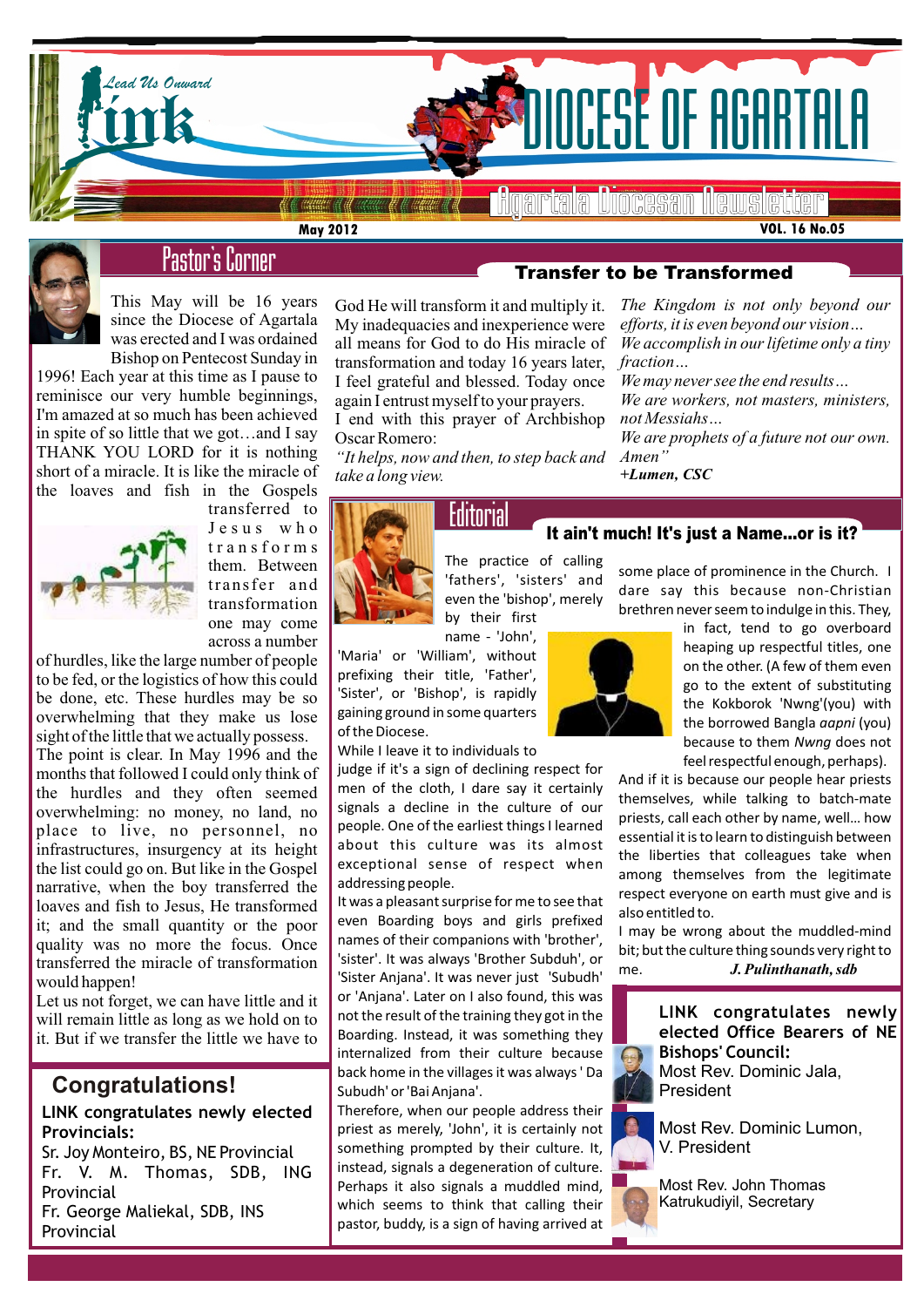## **Bodhjungnagar Parish**

#### **Easterwith Pastor at St. Andre Parish**  Alleluia, Jesus is risen, the faithful of



Lefunga Village responded, loudly and joyfully, as our beloved Bishop Lumen led the Easter Liturgy on Easter Sunday morning. The Parish of St. Andre was blessed by the presence of Bishop Lumen during the

Holy Week which he conducted in a few places. During the liturgy on Holy Thursday Bishop washed the feet of the faithful, symbolic of Jesus washing the feet of his disciples, and instructed the faithful on the richness of the Liturgy of the Holy Triduum, in particular, the significance and relevance of Jesus the Master who bends down like a servant before each of his disciples. Bishop Lumen led the Good Friday services in Subolghar, and Easter Vigil service in the Parish Church.

Frs. Robert and Davis also helped the Parish Fathers in their Holy Week duties. It was a great help to the PPand a blessing for our people. At the end of the Easter Vigil services the village leader thanked Bishop for choosing St. Andre Parish for his Holy Week program and for his teaching, praying for and blessing the faithful of the Parish. The faithful of the Parish, commend their good shepherd to the protection and inspiration of the Divine Master.

*Regent Chandrakant, CSC*

 $\mathbb{R}^2$ 

#### **Don Bosco Quasi- Parish**

#### **Don Bosco Quasi-Parish Inaugurated**

The Quasi-parish of Nandannagar, Agartala was inaugurated by Most Rev. Lumen Monteiro CSC, DD, on Palm Sunday 2012, making it the  $18<sup>th</sup>$ Parish in the Diocese of  $\overline{000}0$   $\overline{0}$   $\overline{0}$ Agartala. Fr. Davis Aricatt sdb, the

Rector of Don Bosco Agartala, was installed as the first Parochial Administrator at a simple ceremony during the Holy Mass. Present on the occasion were Fr. Joseph Almeida sdb, Provincial, Salesian province of Guwahati, Fr. Emmanuel Kallarackal csc, Provincial, North East Province of Holy Cross and others priests, religious and faithful.

Carved out of the three parishes of Agartala, Bodhjungnagar and Mariamnagar, Don Bosco Quasi-Parish caters to the pastoral needs of a variety of communities and tribes including Debbarma and Garo.

Bishop Lumen exhorted the faithful to continue nurturing the sense of a Parish community preserving unity and thus to grow in faith.

*Fr. Joseph Pulinthanath, SDB*

#### **Kathalcherra Parish**

#### **Charismatic Retreat 2012**

A two day 'Charismatic Retreat' was organized at Good Shepherd Parish on the 17 & 18 April 2012. The Team



'Crusaders for Jesus with Mary' h e a d e d b y Levin, Robin and Dominic led the parishioners for a day of

spiritual renewal with personal testimonies, invocations and moving hymns. The faithful numbering about 250 gathered at Parish Church from all the *mondolis*. Kodos to *Maria Sangha* who took the initiative to organize this spiritual renewal. The two day Retreat ended with a solemn Eucharist.

#### **YSM & Peace Club Seminar 2012**

**Ambassa Parish** George Rodrigues the Diocesan Youth HCHS Kathalcherra organized 'Young Students Seminar' on 19 April. Fr.



Director was the Resource Person for the Seminar. Focusing on the opportunities a student has Fr. George called upon the young students to channelize their energy towards positive goals. THINK, JUDGE and ACTwere the key words of the Seminar. Ruben Darlong a Class X student says 'The Seminar helped me to be positive, confident, and to think, see and act before I take every decision in my life'. *Fr. Valerian Castelino, CSC*

## News from the Parishes

#### **Moharpara Parish**

#### **Pastoral visitation**

On 20th April more than 55 Reang people of an interior village in



Kakracherra had lined up to r e c e i v e h i s Lordship to their village. As their present Church is quite small the Holy Eucharist

was celebrated outside the Church. 50 people were administered Confirmation on that day with the help of candle light. They had very little to offer except their faith and joy in the risen Lord. They are enthusiastic about making a bigger Church and they also promised to cooperate with the little they have to make a Church. Next morning program was at Moharpara itself. Boarding boys and girls participated in a meaningful liturgy after which his Lordship was welcomed by them. After the lunch hosted by the Holy Spirit Sisters, we left for Gamagu, a village near Ampi. At Ampi we could not but accept the hospitality of Mr. Francis Darlong, the S.D.P.O. of the place. At Gamagu the people had already lined up to receive his Lordship as we reached there in the evening. The Church was full and 23 adults received Confirmation during the Eucharistic celebration. We halted for the night there and the next morning, we started for the next village that was Cechua.

Here also people were waiting to receive his Lordship. Even though it was a Sunday, the Church attendance was rather poor. 14 adults were administered the Sacrament of Confirmation. The President of the local church invited all the people present, for a community meal in his house. After the meal, Bishop had a pleasant exchange of views with some of the elders who were gathered there. I take this occasion to thank his Lordship for his kind visitation to this Parish.

*Hormis John, CSC*

*"The difference between*  Quote!!*'involvement' and 'commitment' is like an eggs-and-ham breakfast: the chicken was 'involved' - the pig was 'committed'."*  - unknown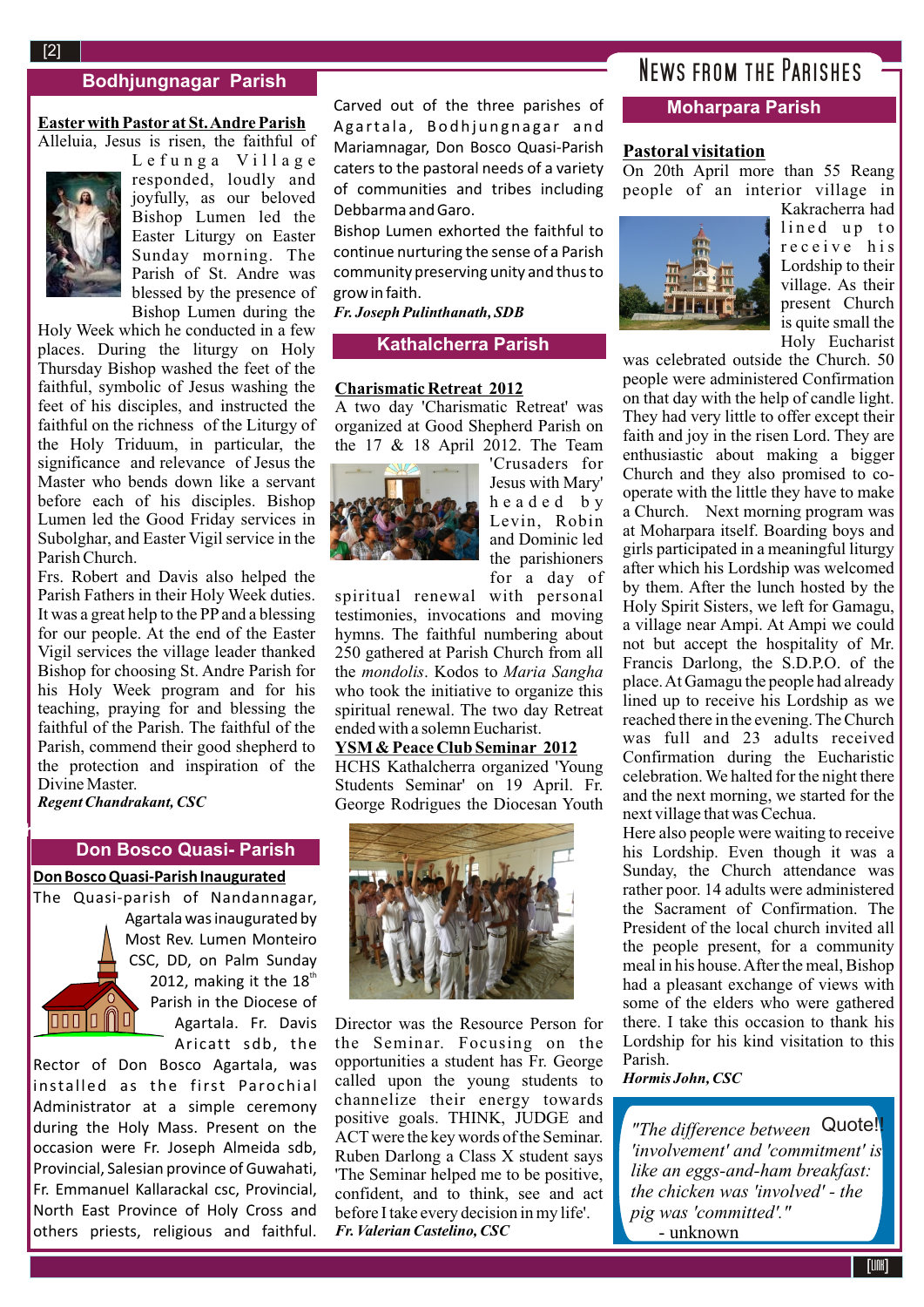## **Khumlwng Parish**

## **Easter Triduum at Khumlwng**

One of the parishioners rightly commented, "Easter Triduum is the

best occasion to prepare spiritually. One gets ample opportunity to introspect and transform oneself spiritually." The preparation began with Confession of the parishioners and all the hostellerC. The Palm Sunday Procession began at

Champaknagar Township to Montfort School Hall. On this great occasion, Rev. Fr. Augustine P.A. SVD (Regional Superior-India-Guwahati) preached the homily to the huge gathering. Maundy Thursday Service helped the

parishioners to experience Christ's



'Love in Service' and many began crying during the washing of the feet. Good Friday Way of the Cross began at Debrakami Village to the church (2km.approx.), in which the Passion of

Christ was re-lived by the live presentation of various scenes. Easter Vigil was another moment of faith deepening experience for all.

#### **Couples Promise Commitment**

It was one of the best opportunities for



couples to reflect together about their family life and commitment. There were a b o u t 7 0 couples who attended the Retreat

the married

on  $15<sup>th</sup>$  &  $16<sup>th</sup>$  April. The lay preachers from Goa guided them professionally. There were many non-Christian couples who attended and contributed for the success of the Retreat. The main issues- disunity between couples, abortion and child care, etc. were touched upon. There was good participation from the couples.

*Fr. Arun Minj, SVD*

### **The Church on the path of Unity: at Ambassa**

An Ecumenical Meeting of the "All Tripura United Christian Forum for Human Rights" Dhalai District unit was held on March 27

2012 at Baptist Church, Kochucherra, Ambassa about hundred and twenty Kms. from Agartala. Nine Christian denominations including Baptist, Catholic, EFCI, Church of God and

others represented by 22 church leaders participated in the Meeting. The Catholic Church was represented by SVD Frs. Joachim, Cyprian and Nabin. (Fr. Joachim Kullu is the founder member of the Forum) There are about twelve Christian denominations in the district having a membership of

# News from the Diocese

about 10 thousand. The main concern of the meeting was how can we march a head on the path of unity?



The members expressed their deep concern and active solidarity to keep the wheel rolling towards church unity. They reminded one another the Lords

prayer to his heavenly Father for unity, "May they all be one……''(Jn.17:21) Afew concrete proposals were suggested to be discussed in the next meeting to be held in the month of April. *Cyprian, SVD*

# NEWS BRIEFS FROM JUST

## **Distribution of Free Books and School Materials**



JUST in collaboration with Smile Foundation, New Delhi has launched free coaching centre with three Teachers for the Bengali Medium School Children of Damdamia village. There are 100 children under class 5, who are given free coaching in major subjects and encouraged to attend daily regular classes in Government school. On  $4<sup>th</sup>$  of April, Sr. Bastian D'Silva in a small function distributed books and

school materials to all the students. *Mr. Bishwajith Debbarma*

## LINK Mail Box

Thank you for LINK. Interesting as Thanks for sending me the precious usual. *+P.K. George, SDB, Miao*

Thank you for your news letter LINK. I things that are happening there. *Fr. Tony, sfx, Kolkata*

Thank you for sending April LINK which surely connects Karachi with Agartala. It reflects also the great work you and your co-workers do in your part of the world. +*Evarist, Karachi*

Thanks for the LINK and Congrats again for being ON TIME. *Fr. Emmanuel, CSC, Agartala*

Congrats! Your link is full of news, thoughts and life. I am enjoying it. *Fr. Sebastian Periannan, Bangalore*

Just received Link that should inspire all of us to communicate more! *Conrad, CSC, Montreal*

Hats off to bring in the LINK to some excellent *light* but sensible reading. *Joseph, IGSSS, Delhi*

LINK. *Fr. Parimal, CSC, Dhaka* Thanks very much for the April

was happy to read about all the good LINK...with the nice piece of information on your email..!!!...*Jim, Goa* Thank you for the newsletter Link, which

I look forward to read every month. Although I was in Agartala only for a short time, I am interested in what is happening there and pray for you and the mission there. *Sr. M Fay A.C., Kolkata*

Thanks once again for the April Link enjoyed reading all that is happening in your world and loved the Paraprosdokians! *Steve, Australia*

Thank you also for the monthly " LINK " always received with joy and happiness ! *Fr. Marc Gagnon, c.s.c. Montreal*

.thanks fo rthe LINK:))as usual on time,like i told u someitmes i dont even keep track of the dates,and when i see the Link in my Inbox ,i realize the first of the month is here. *Lilian, Pune*